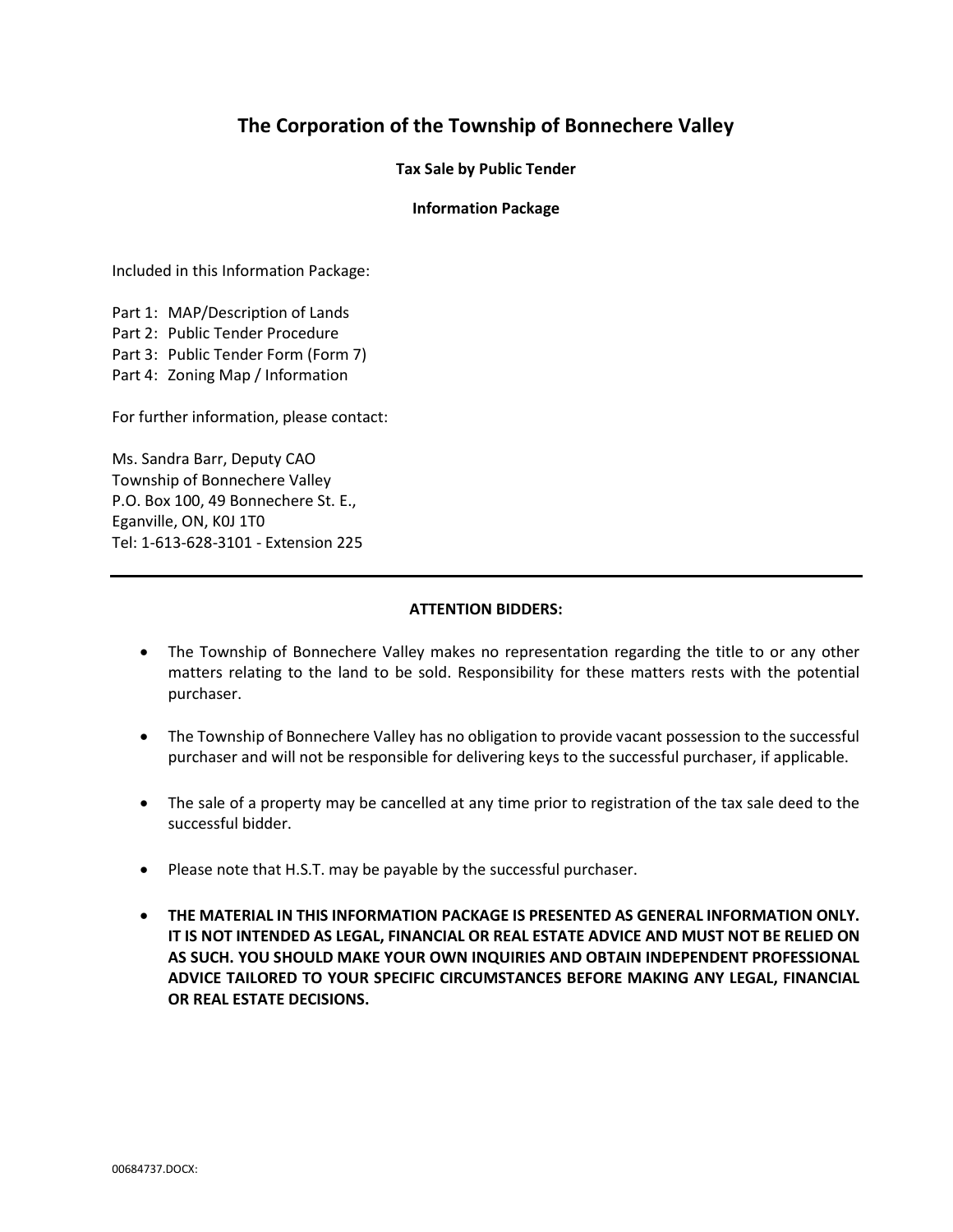## PART 1

# MAP/DESCRIPTION OF LANDS

Roll No.: 47-38-038-025-02005 Legal Description: Part Lot 20, Concession 9, as in GN1931, except Part 1, R120239, geographic Township of Grattan, now in the Township of Bonnechere Valley, County of Renfrew. PIN: 57389-0015 (LT)

Municipal Address: n/a

Minimum Tender Amount: \$3,719.91

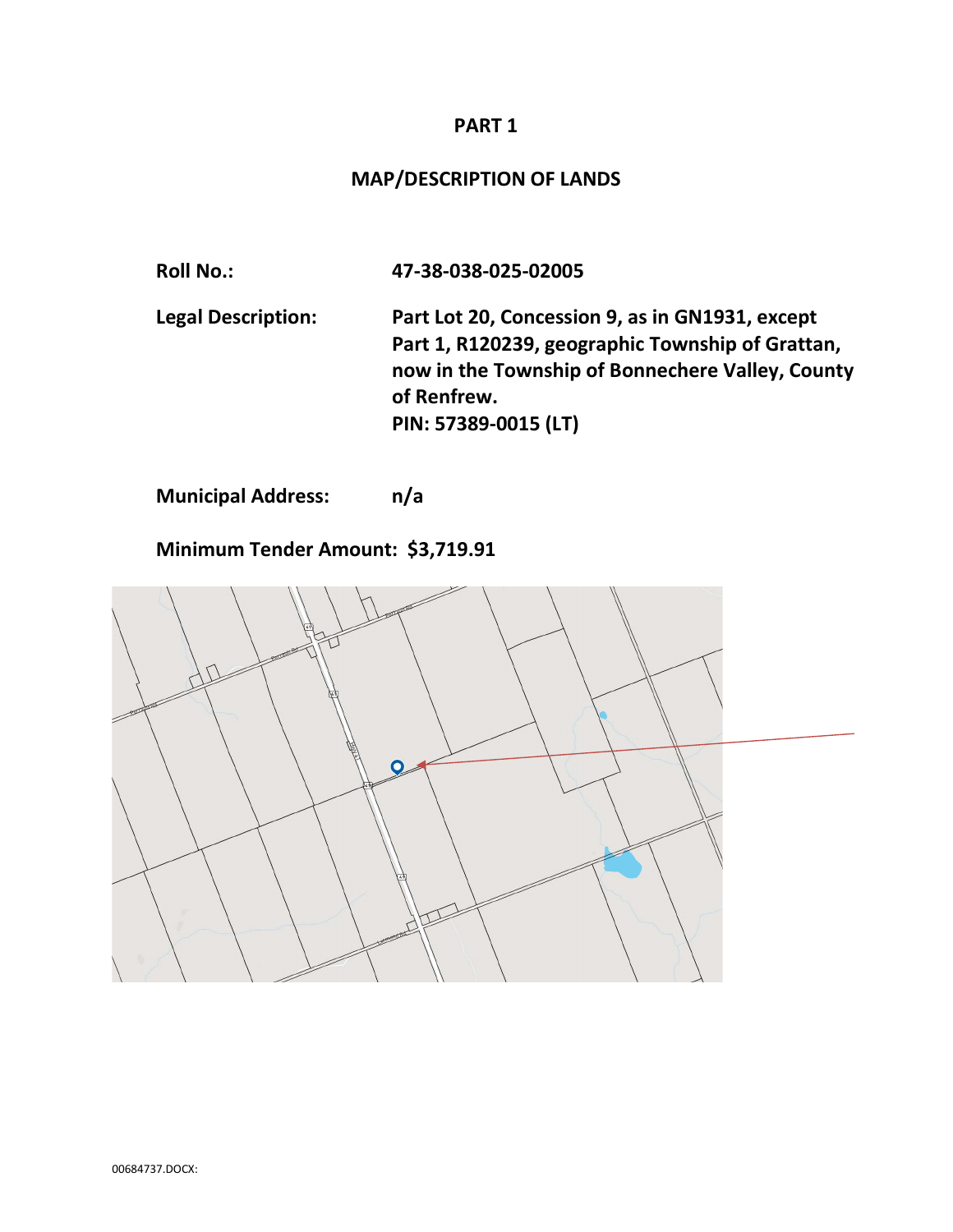## PART 2

## PUBLIC TENDER PROCEDURE

## Read these Instructions Carefully.

## TENDERS THAT DO NOT COMPLY WITH THESE PROCEDURES WILL BE REJECTED

### Tender Process

- 1. A tender must be submitted on a Form 7 PUBLIC TENDER FORM (See Part 3 attached).
- 2. A tender must be typewritten or legibly handwritten in ink.
- 3. A tender must be accompanied by a deposit of at least 20 percent of the tender amount.

 NOTE: A deposit of 20% must always be rounded off to the higher cent (i.e. if you tender \$5,000.01 (20% of 5,000.01 = \$1,000.002) You will need to provide a minimum deposit of \$1,000.01. 1,000.00 would be less than 20%.

- 4. The tender deposit shall be payable to The Corporation of the Township of Bonnechere Valley by money order, bank draft or cheque certified by a bank or trust corporation.
- 5. The tender price shall be equal to or greater than the minimum tender amount shown in the advertisement.
- 6. A tender shall apply to only one parcel of land and shall not include any term or condition not provided for in the Tax Sales Rules.
- 7. A tender shall be submitted in a sealed envelope marked on the outside with

 "TENDER FOR TAX SALE For (insert short description or municipal address of property sufficient to permit the Deputy CAO to identify the parcel of land to which the tender relates)"

8. A tender shall be addressed to:

### DEPUTY CAO OF THE CORPORATION OF THE TOWNSHIP OF BONNECHERE VALLEY

- 9. A tender shall be received by the municipality prior to 3:00pm local time on the day of the sale.
- 10. A sealed envelope will contain only one tender.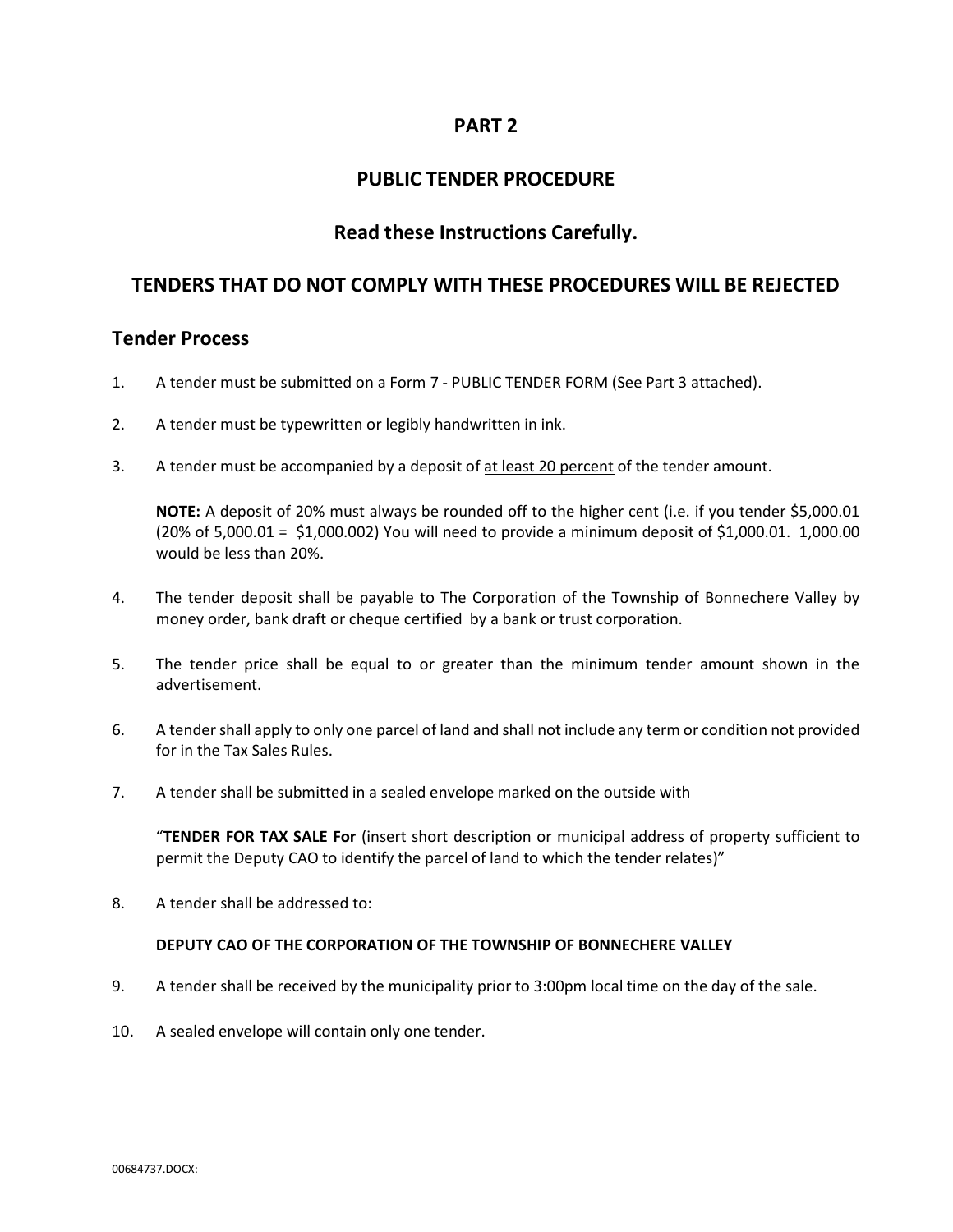11. The municipality makes no representation regarding title to or any other matters relating to the land to be sold. The purchaser is entirely responsible for satisfying him or herself in respect of these matters prior to submitting the tender.

# TENDER ACCEPTANCE PROCESS

- 12. The Deputy CAO will mark an envelope containing a tender with the time and date on which it was received. Where two or more tenders are equal, the tender submitted first will be the successful tender.
- 13. A tender may be withdrawn upon written request received by the Deputy CAO before 3pm local time on the last date for receiving tenders. The envelope containing the withdrawn tender will be opened at the time when all of the sealed envelopes are opened.
- 14. The Deputy CAO for the Township of Bonnechere Valley, in the presence of one other person who has not submitted a tender, will open all sealed envelopes containing a tender as soon as possible after 3pm local time on the last date for receiving the tenders.
- 15. After opening the sealed envelopes, the Deputy CAO will reject those tenders that
	- Are not equal or greater than the minimum tender amount shown in the advertisement;
	- Do not conform to the requirements of the Tax Sale Rules;
	- Have been withdrawn in writing prior to 3pm local time on the last date for receiving tenders
- 16. The Deputy CAO will identify the two highest tenders and will return the remaining rejected tenders to the unsuccessful tenderers along with their deposits and a statement indicating why their tender was rejected.
- 17. If there are no tenders capable of being accepted, the Deputy CAO will declare that there is no successful purchaser.
- 18. The Deputy CAO will immediately notify by ordinary mail sent to the address on the tender the person who submitted the highest tender capable of being accepted, advising that person that he/she/it will be declared to be the successful purchaser if, within 14 days of the mailing of the notice, the following amounts are paid by money order, bank draft or certified cheque to the Deputy CAO of the Township of Bonnechere Valley:
	- The balance of the amount tendered:
	- The applicable land transfer tax;
	- The accumulated taxes meaning the real property taxes that have accumulated with respect to the parcel of land between the first day of advertising of the parcel for sale by public sale and the day a successful purchaser is declared
- 19. If the person notified above makes all of the required payments, the Deputy CAO will declare that person to be the successful purchaser.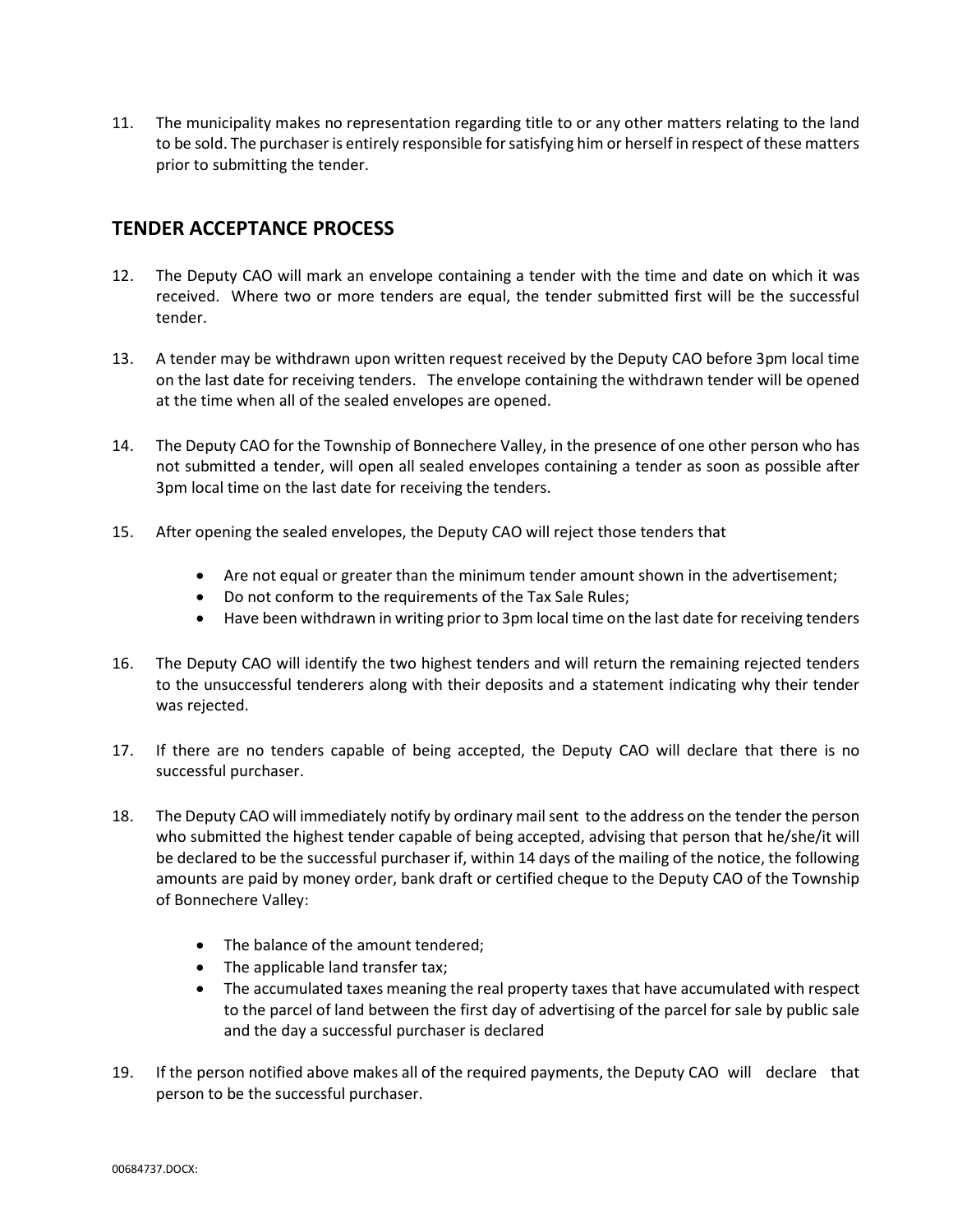- 20. If the person notified above does not make all of the required payments within the required time, the person's tender deposit will be immediately forfeited to the Township of Bonnechere Valley.
- 21. If the person who submitted the highest tender capable of being accepted fails to purchase the parcel, the Deputy CAO will notify, by ordinary mail sent to the address on the tender, the person who submitted the second highest tender capable of being accepted, advising that person that he/she/it will be declared to be the successful purchaser if, within 14 days of the mailing of the notice, the following amounts are paid by money order, bank draft or certified cheque to the Deputy CAO of the Township of Bonnechere Valley:
	- The balance of the amount tendered;
	- The applicable land transfer tax;
	- The accumulated taxes meaning the real property taxes that have accumulated with respect to the parcel of land between the first day of advertising of the parcel for sale by public sale and the day a successful purchaser is declared
- 22. If the person notified above makes all of the required payments within the required time, the Deputy CAO will declare that person to be the successful purchaser.
- 23. If the person notified above does not make all of the required payments within the required time, the person's tender deposit will be immediately forfeited to the Township of Bonnechere Valley.
- 24. If no tender capable of being accepted is received by the Deputy CAO or, if a person who has been notified by the Deputy CAO that they will be declared the successful purchaser, has failed to pay all amounts required within the time required as set out in the notice, the Deputy CAO will declare that there is no successful purchaser and may register a notice of vesting in the name of The Corporation of the Township of Bonnechere Valley.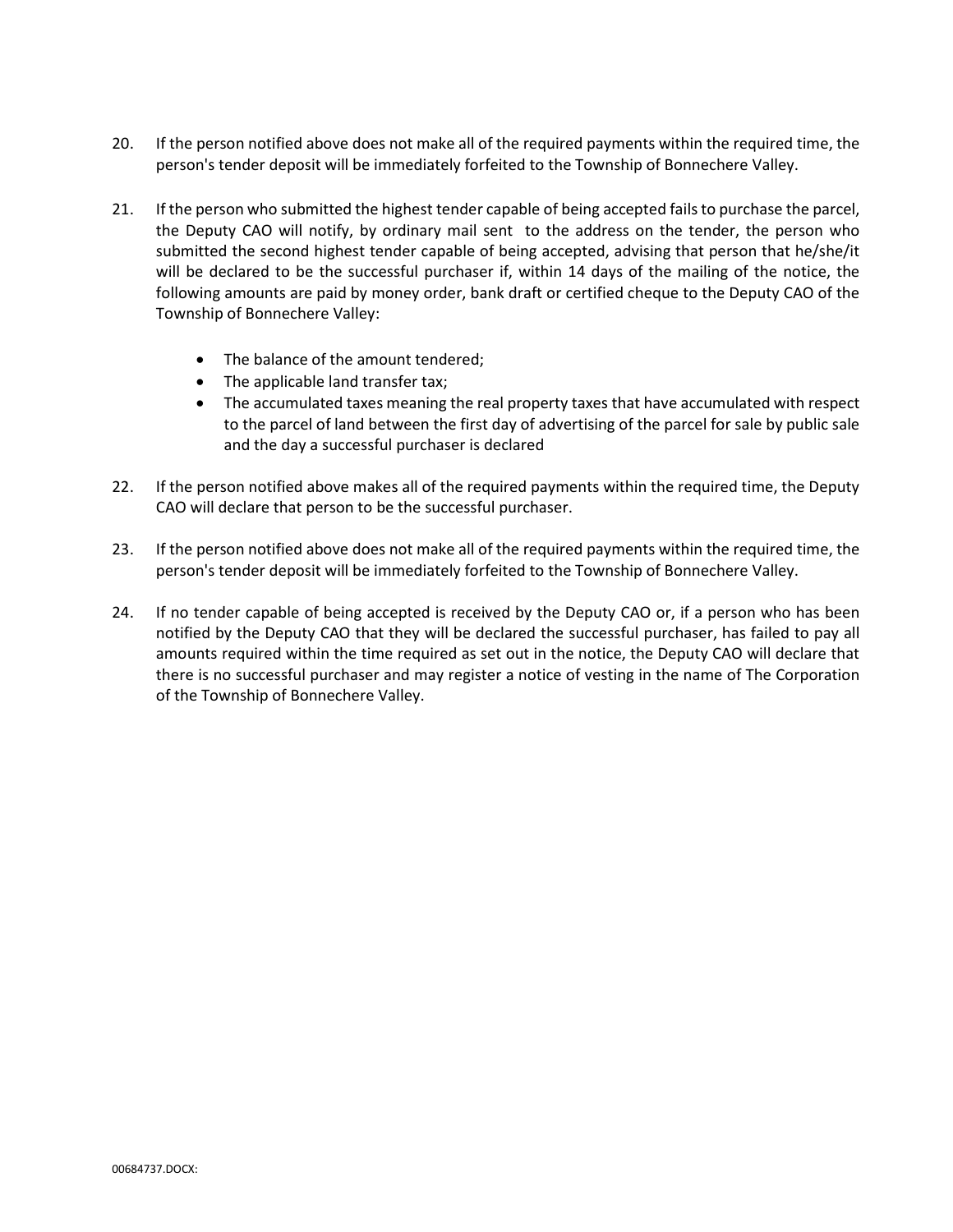# FORM 7 TENDER TO PURCHASE Municipal Act, 2001

| To: | Name:      | <b>Ms. Sandra Barr</b><br><b>Deputy CAO</b>                                                                    |  |
|-----|------------|----------------------------------------------------------------------------------------------------------------|--|
|     | Address:   | <b>Township of Bonnechere Valley</b><br>P.O. Box 100, 49 Bonnechere Street East<br>Eganville, Ontario, KOJ 1TO |  |
|     | Telephone: | (613) 628-3101 Ext. 225                                                                                        |  |

#### Re: Sale of:

(insert description of land)

 Part Lot 20, Concession 9, as in GN1931, except Part 1, R120239, geographic Township of Grattan, now in the Township of Bonnechere Valley, County of Renfrew. PIN: 57389-0015 (LT)

- 1. I/we hereby tender to purchase the land described above for the amount of \$.................... (………………………………………………………………………………………………………………………..……..Dollars) in accordance with the terms and conditions of the Municipal Act, 2001 and the Municipal Tax Sales Rules.
- 2. I/we understand that this tender must be received by the Deputy CAO's office not later than 3:00 p.m. local time on ……………………………………………………………………….20…………….., and that in the event of this tender being accepted, I/we shall be notified of its acceptance.
- 3. I/we enclose a deposit in the form of a certified cheque/bank draft/money order for the sum of \$............................ (………………………………………………………………..……………………dollars) in favour of The Corporation of the Township of Bonnechere Valley representing at least 20% or more of the tendered amount which will be forfeited if I/we are the successful tenderer(s) and I/we do not pay the balance of the tendered amount, any land transfer tax and any accumulated taxes within 14 days of the Deputy CAO notifying me/us that I/we are the highest tenderer.

This tender is submitted pursuant to the Municipal Act, 2001 and the Municipal Tax Sales Rules.

Dated at ……………………………………………..this ………………………day of……………………………………20…………….

| Name of Tenderer | Name of Tenderer |
|------------------|------------------|
|                  |                  |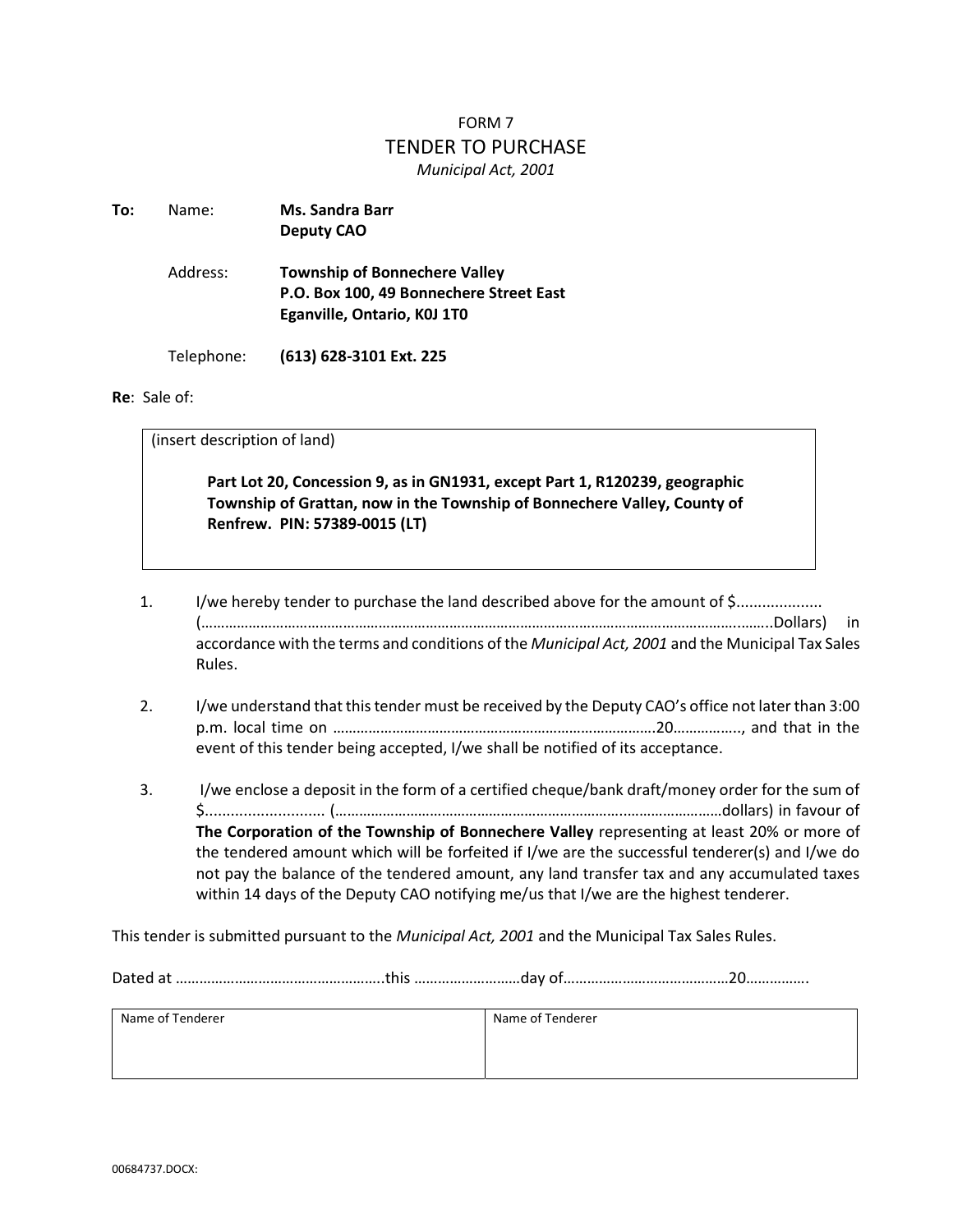| Address of Tenderer | <b>Address of Tenderer</b> |
|---------------------|----------------------------|
|                     |                            |
|                     |                            |
|                     |                            |
|                     |                            |
|                     |                            |
|                     |                            |

Instructions for Completion:

- (1) Name/Address/Telephone Enter the name of the authorized municipal officer this document is directed to. Enter the address and telephone number of the municipality.
- (2) Description Enter the description of land to which this Tender to Purchase relates as described in the advertisement and relevant documents.
- (3) Amount of Tender Enter the amount of the tender, first in numeric form and then in written form.
- (4) Last Date for Receiving Tender Form Enter the last date that the Deputy CAO's office at the Township of Bonnechere Valley will be receiving tenders.
- (5) Deposit Enter the amount of the deposit, first in numeric form and then in written form. The Deposit should be payable to The Corporation of the Township of Bonnechere Valley.
- (6) Tender Completion Enter the place and date at which the tender form is completed.
- (7) Name/Address/Phone Number of Tenderer(s) Enter the name(s) of person(s) submitting the Tender to Purchase to the Township of Bonnechere Valley. Provide address(es) and phone number(s) where the person(s) submitting the Tender can be reached during business hours (8:30am – 4:30pm, Monday to Friday).
- (8) If the property that you have bid on is cancelled, or if your bid is not the highest or second highest bid, your deposit and this document will be returned to you after all of the envelopes have been opened.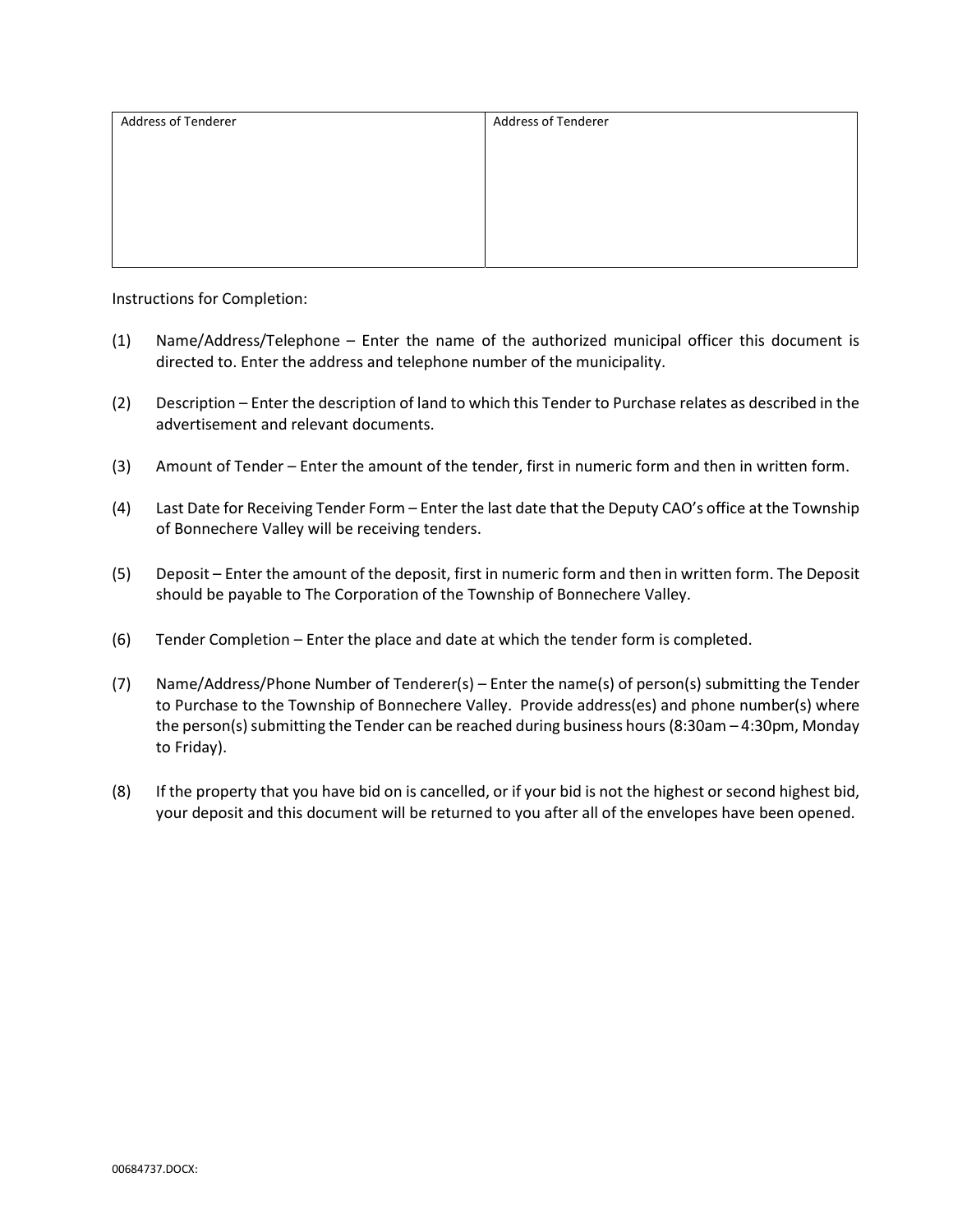# Part 4 ZONING :

# Roll #4738 038 025 02005

The property is zoned Rural (RU).

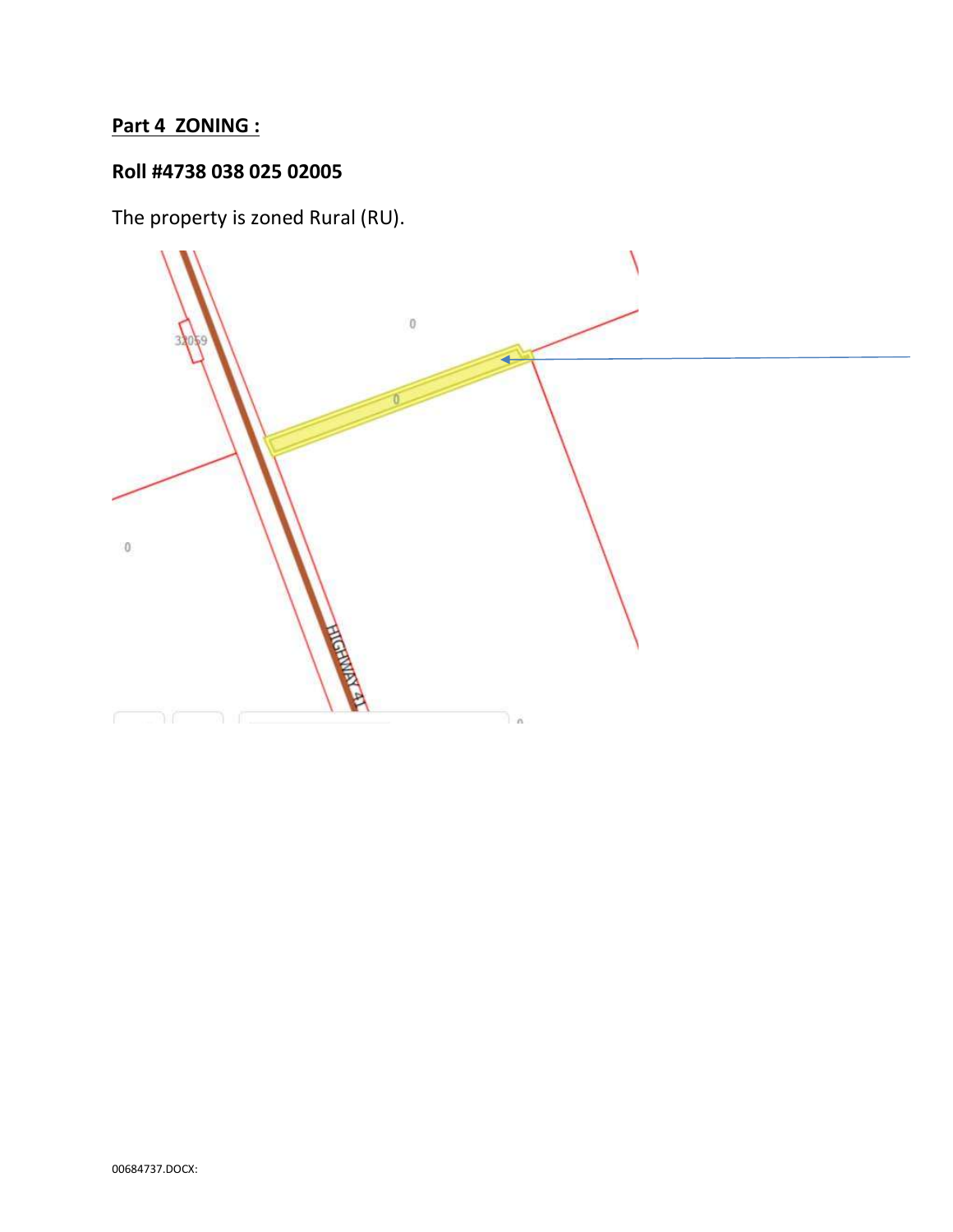

Please see below the permitted uses in the RU Zone in the Township of Bonnechere Valley's Comprehensive Zoning By-Law:

## SECTION 24.0 - REQUIREMENTS FOR RURAL (RU) ZONE

No person shall hereafter use any lands or erect, alter, enlarge or use any building or structure in a Rural Zone except in accordance with the provisions of this Section and of any other relevant Sections of this Bylaw.

### 24.1 PERMITTED USES

- (a) Residential Uses
	- single detached dwelling
	- mobile home, in accordance with the Mobile Home provisions in Section 3.0 General Provisions of this By-law.
- (b) Non-Residential Uses
	- agricultural commercial establishment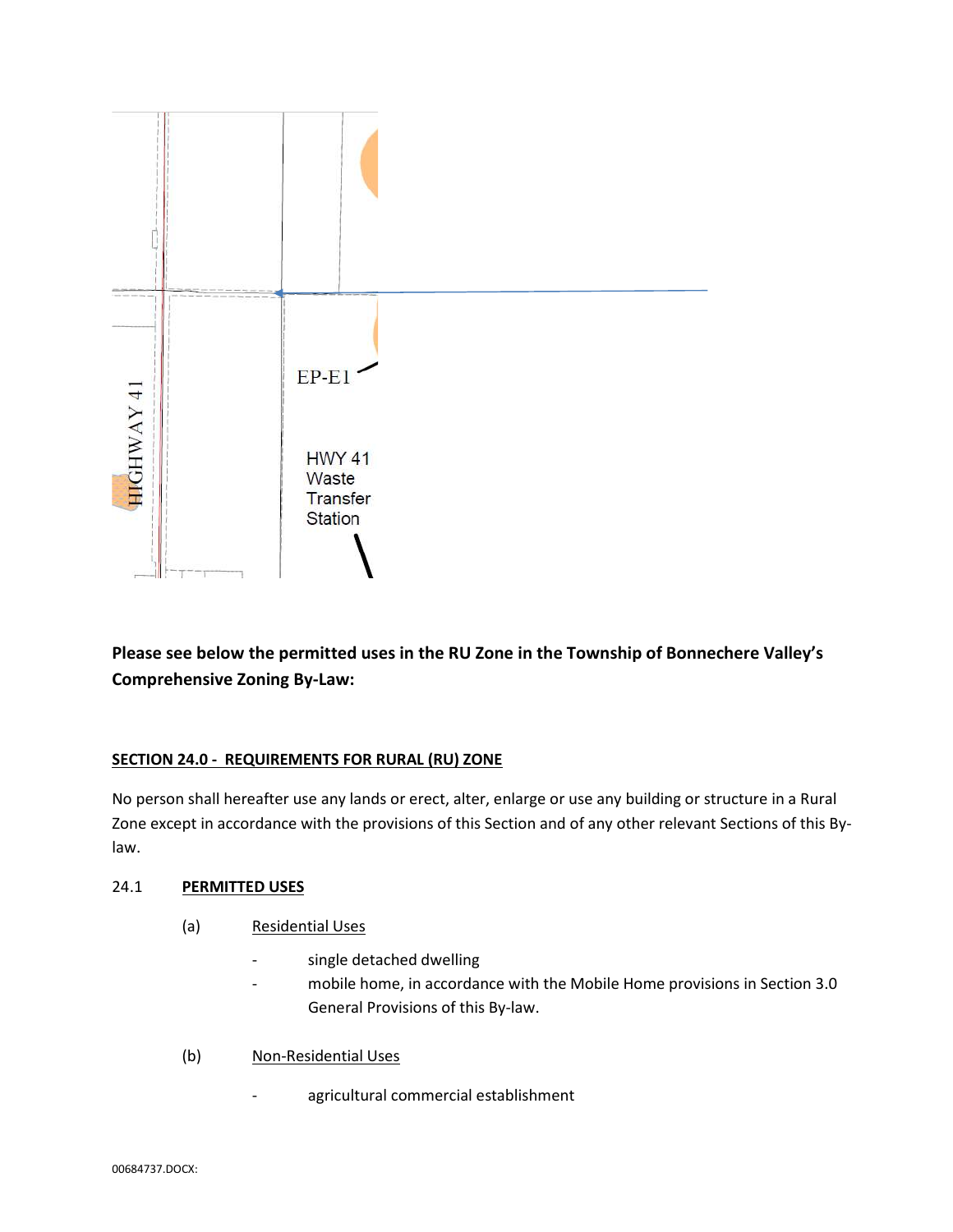- bed and breakfast
- cemetery
- day nursery
- home day care centre
- home industry
- existing private airfields
- farm
- farm produce sales outlet
- forestry
- hunting and fishing camp
- limited farm
- logging hauler
- nursery
- passive recreation uses
- private club
- public garage
- a public park
- a private park
- riding stables
- snowmobile or ATV trail
- transmitter tower

Uses, buildings and structures accessory to the foregoing in 24.1 (a) and (b).

### 24.2 **ZONE PROVISIONS**

| (a) | Lot Area (minimum)                                 |                  |  |
|-----|----------------------------------------------------|------------------|--|
|     | (i)<br>riding stable, farm, forestry, limited farm | 2 hectares       |  |
|     | (ii)<br>other permitted uses                       | 4,050 sq. metres |  |
| (b) | Lot Frontage (minimum)                             | 46 metres        |  |
| (c) | Front Yard Depth (minimum)                         | 7.5 metres       |  |
| (d) | Side Yard Width (minimum)                          |                  |  |
|     | (i)<br>interior                                    | 3 metres         |  |
|     | (ii)<br>exterior                                   | 5 metres         |  |
| (e) | Rear Yard Depth (minimum)                          | 7.5 metres       |  |
| (f) | Dwelling Unit Area (minimum)                       | 65 sq. metres    |  |
| (g) | Lot Coverage (maximum)                             | 33%              |  |